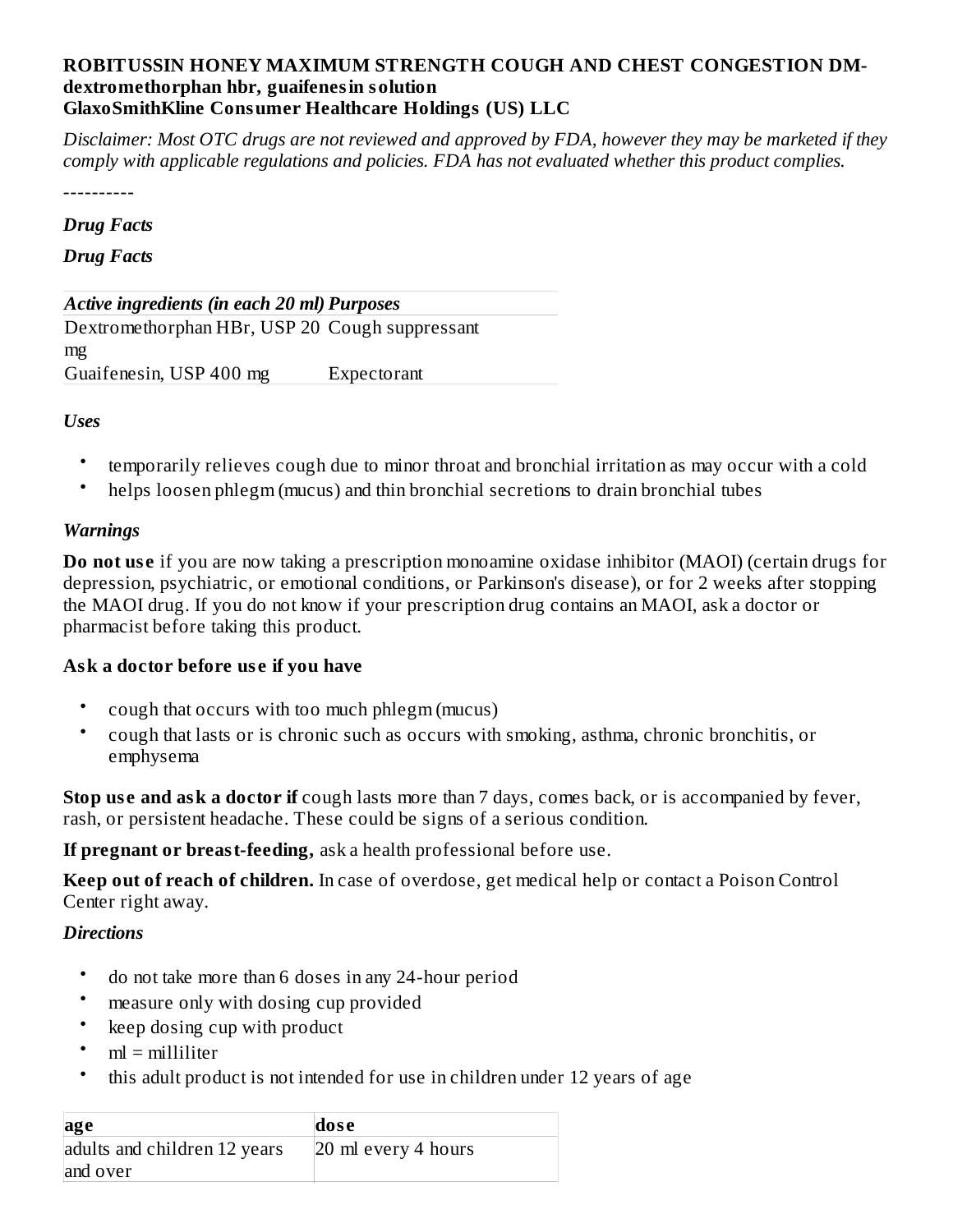# *Other information*

- each 20 ml contains: **sodium 21 mg**
- store at 20-25°C (68-77°F). Do not refrigerate.

# *Inactive ingredients*

anhydrous citric acid, carboxymethylcellulose sodium, glycerin, natural and artificial flavors, natural grade A honey, polyethylene glycol, propylene glycol, purified water, sodium benzoate, sodium citrate, sodium gluconate, sucralose, xanthan gum, zinc gluconate

# *Questions or comments?*

call weekdays from 9 AM to 5 PM EST at **1-800-762-4675** Distributed by: Pfizer, Madison, NJ 07940 USA

# **PRINCIPAL DISPLAY PANEL - 118 ml Bottle Label**

ADULT

Robitussin ®

Honey

MAXIMUM STRENGTH

Cough+Chest Congestion DM

DM

MAX

# DEXTROMETHORPHAN HBr (Cough Suppressant) GUAIFENESIN (Expectorant)

# NON-DROWSY

4 FL OZ (118 ml)

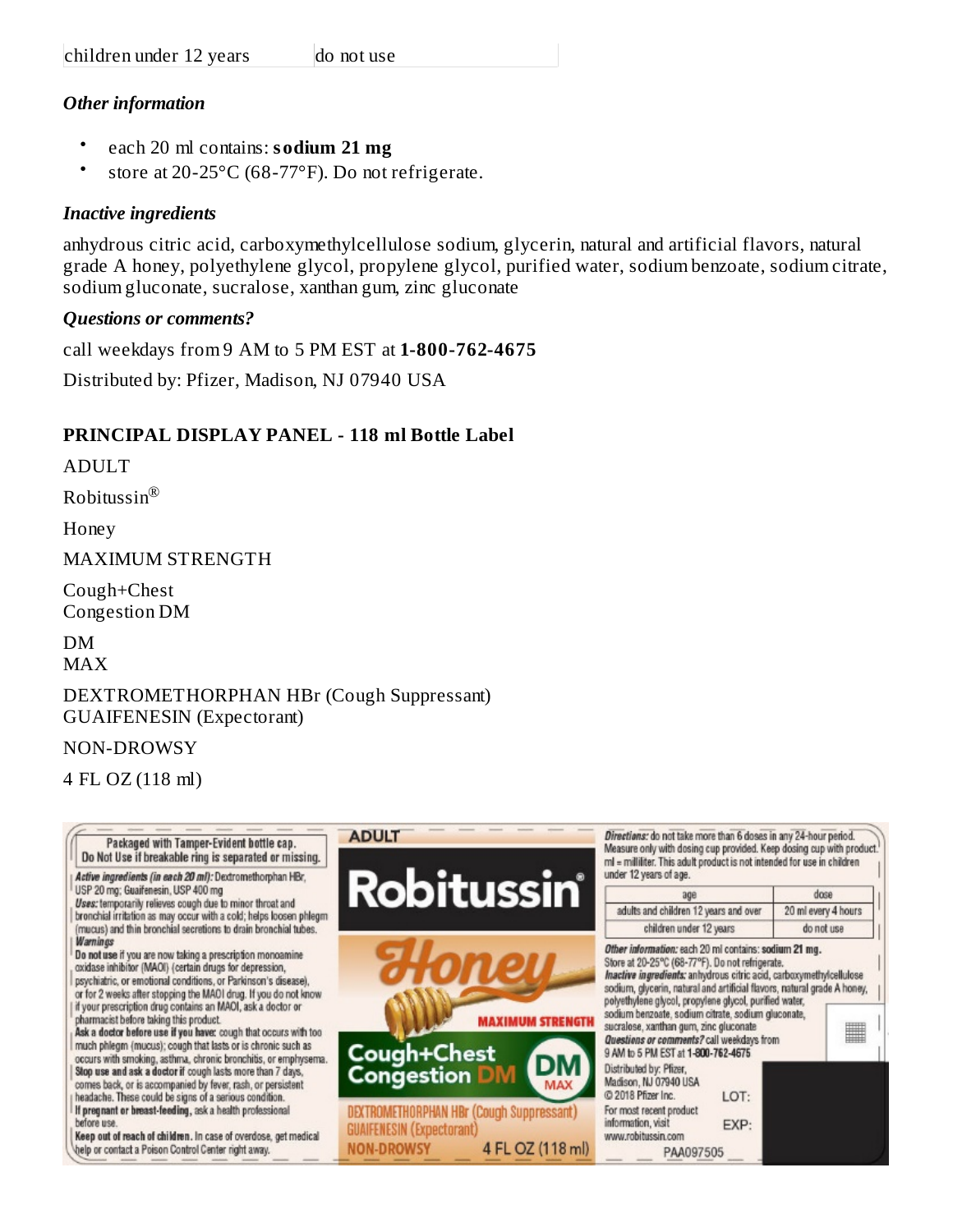# PRINCIPAL DISPLAY PANEL - 118 ml Bottle Carton

**ADULT** 

NEW!

Robitussin®

Honey

Cough+Chest Congestion DM

DEXTROMETHORPHAN HBr (Cough Suppressant) **GUAIFENESIN** (Expectorant)

NON-DROWSY

# MAXIMUM STRENGTH

- 1. Controls Cough
- 2. Relieves Chest Congestion
- 3. Thins & Loosens Mucus

Taste the Real Honey

DM **MAX** 

For Ages 12+ 4 FL OZ (118 ml)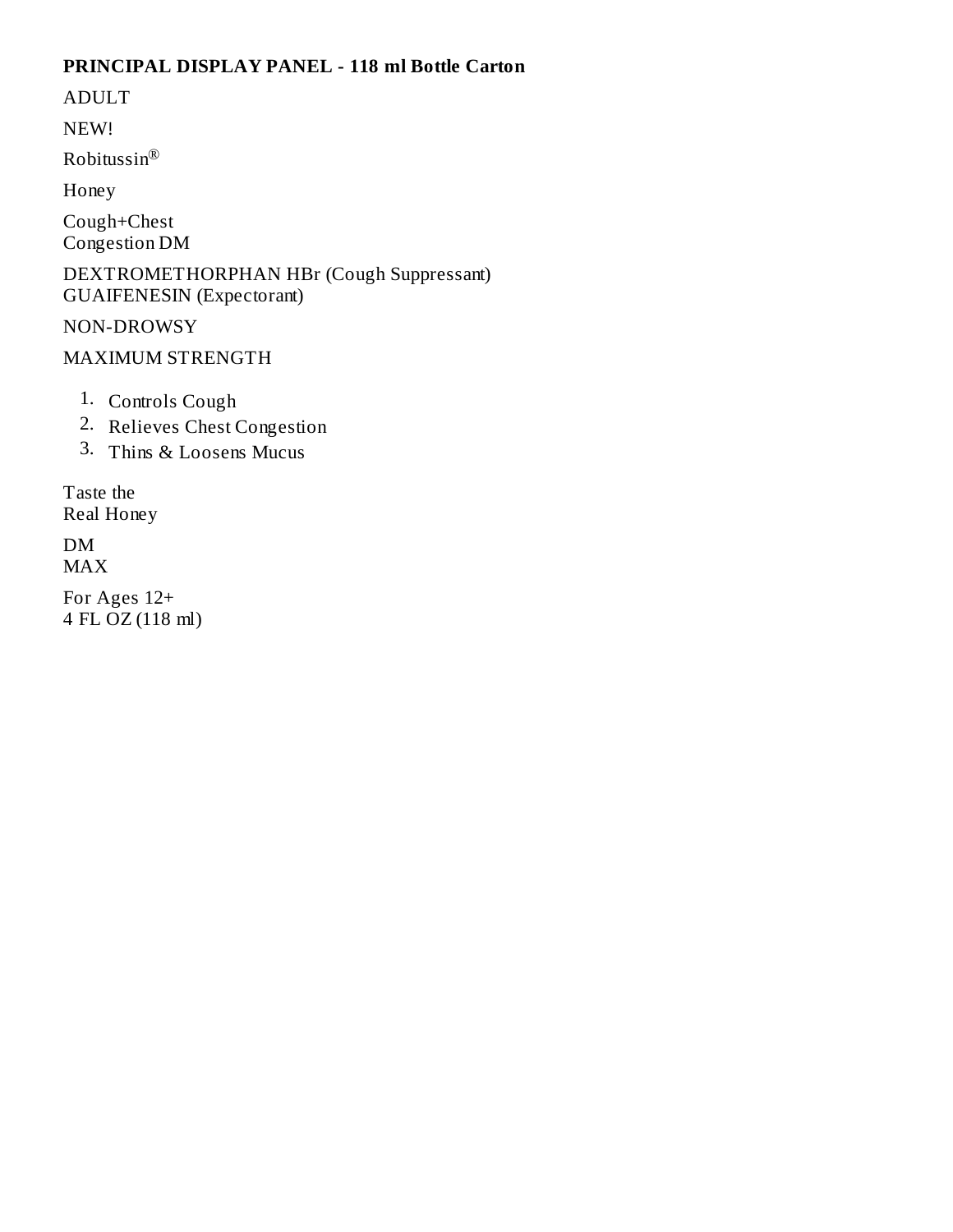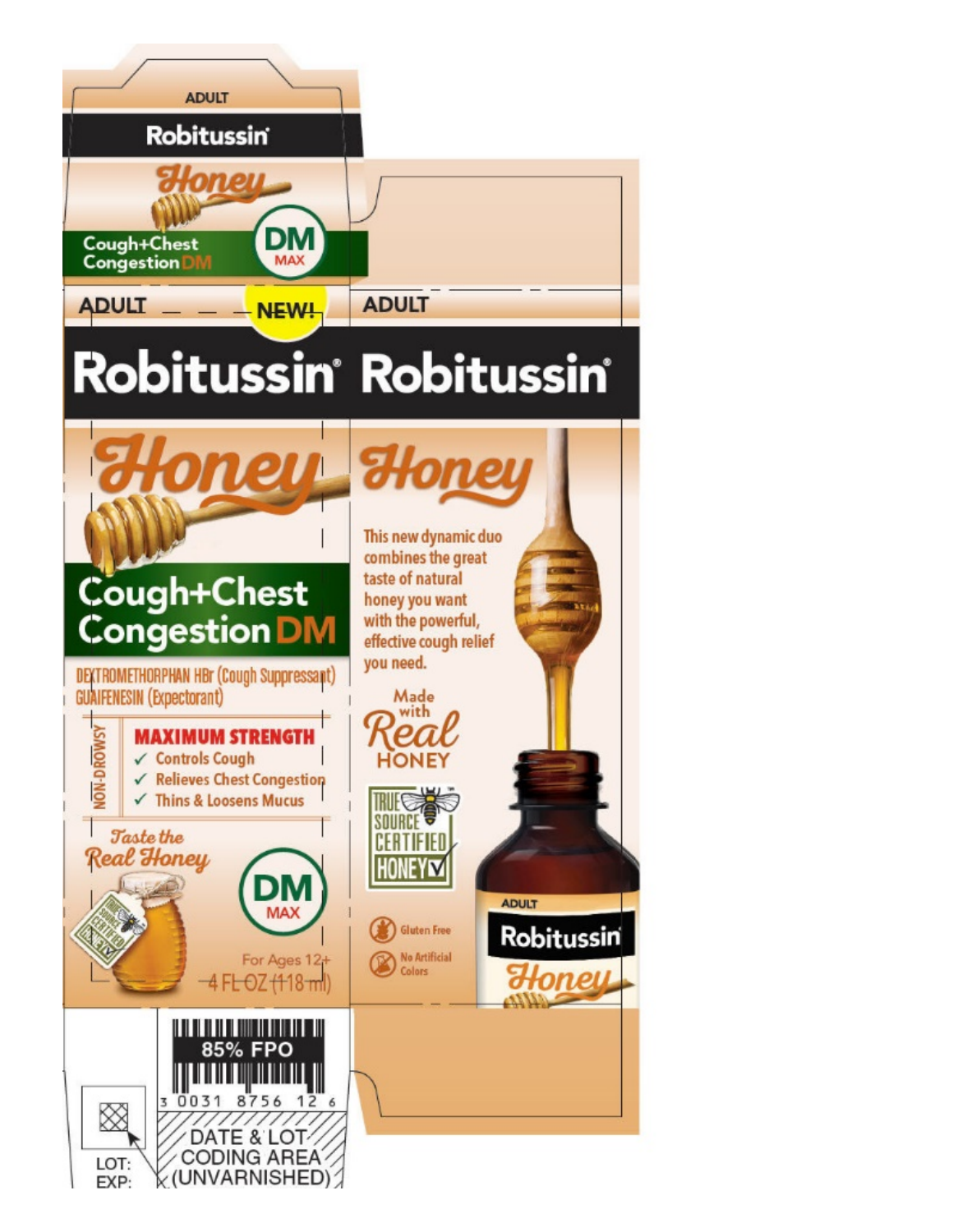



Do Not Use if breakable ring is separated or missing. Packaged with Tamper-Evident bottle cap.

# **ADULT**

# Robitussin®

# Cough+Chest **Congestion DM**

## **Drug Facts**

**Active ingredients** Purposes  $(in each 20 ml)$ 

Dextromethorphan HBr, USP 20 mg... Cough suppressant Gualfenesin, USP 400 mg ... ..Expectorant . . . . . . . . . . .

#### Uses

m temporarily relieves cough due to minor throat and bronchial irritation as may occur with a cold helps loosen phiegm (mucus) and thin bronchial secretions to drain bronchial tubes

#### **Warnings**

Do not use if you are now taking a prescription monoamine oxidase inhibitor (MAOI) (certain drugs for depression, psychiatric, or emotional conditions, or Parkinson's disease), or for 2 weeks after stopping the MAOI drug. If you do not know if your prescription drug contains an MAOI, ask a doctor or pharmacist before taking this product.

## Ask a doctor before use if you have

cough that occurs with too much phiegm (mucus) cough that lasts or is chronic such as occurs with smoking, asthma, chronic bronchitis, or emphysema.

Ď

## **Drug Facts (continued)**

Stop use and ask a doctor if cough lasts more than 7 days, comes back, or is accompanied by fever, rash, or persistent headache. These could be signs of a serious condition.

If pregnant or breast-feeding, ask a health professional before use.

Keep out of reach of children. In case of overdose, get medical help or contact a Poison Control Center right away.

## **Directions**

o do not take more than 6 doses in any 24-hour period measure only with dosing cup provided

in keep dosing cup with product in mi = milliliter this adult product is not intended for use in children

| under 12 years of age                    |                     |  |  |  |
|------------------------------------------|---------------------|--|--|--|
| age                                      | $d$ 0se             |  |  |  |
| adults and children<br>12 years and over | 20 ml every 4 hours |  |  |  |

| co un every 4 nome |  |  |
|--------------------|--|--|
| do not use         |  |  |
|                    |  |  |

## Other information

each 20 ml contains: sodium 21 mg store at 20-25°C (68-77°F). Do not refrigerate.

#### Inactive ingredients

anhydrous citric acid, carboxymethylcellulose sodium, glycerin, natural and artificial flavors, natural grade A honey, polyethylene glycol, propylene glycol, purified water, sodium benzoate, sodium citrate, sodium gluconate, sucralose, xanthan gum, zinc gluconate

Questions or comments? call weekdays from<br>9 AM to 5 PM EST at 1-800-762-4675

Distributed by: Pfizer, Madison, NJ 07940 USA 2018 Pfizer Inc. For most recent product information, visit www.robitussin.com

Should be 18 or older to purchase



PAA097504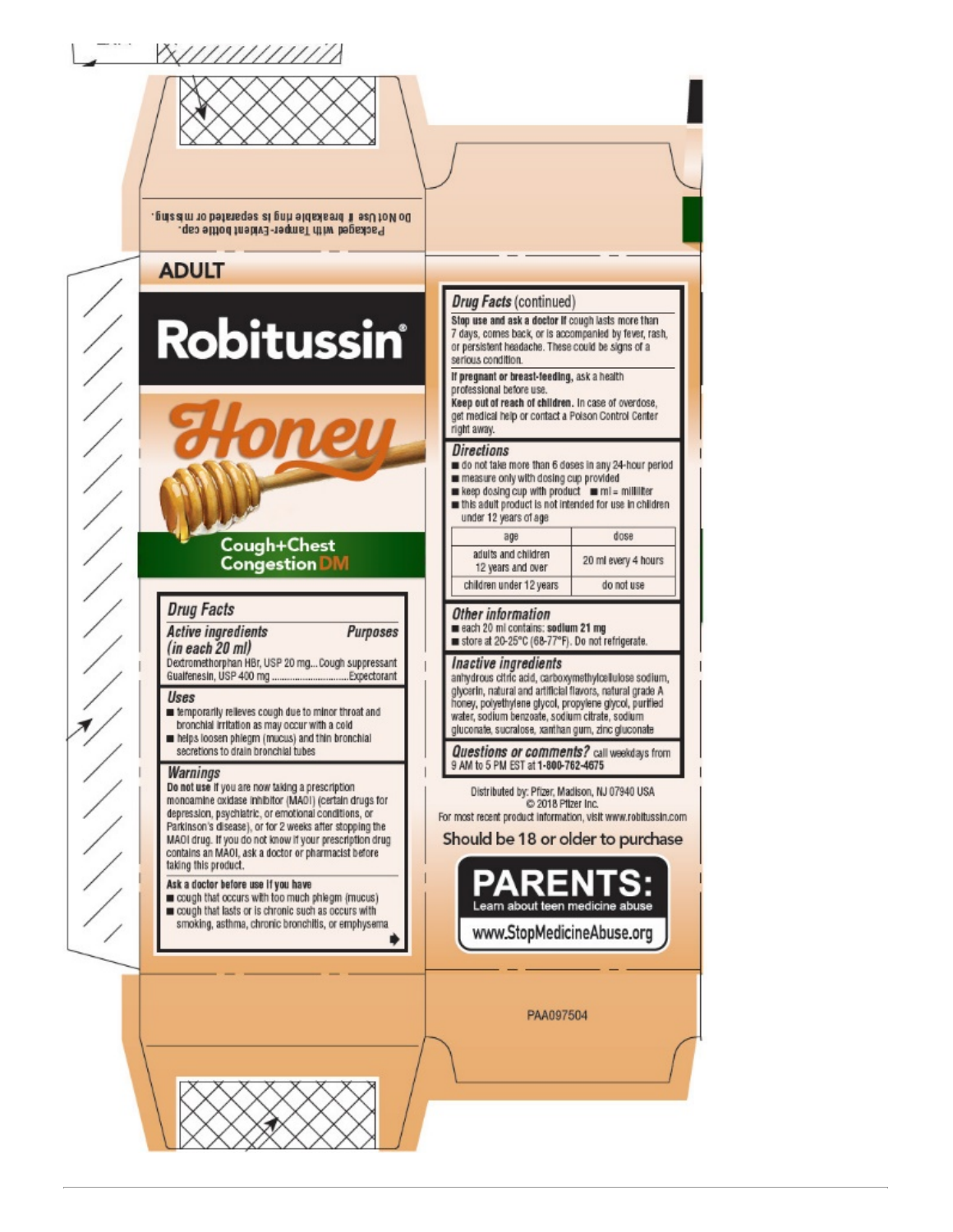# **ROBITUSSIN HONEY MAXIMUM STRENGTH COUGH AND CHEST CONGESTION DM**

dextromethorphan hbr, guaifenesin solution

| <b>Product Information</b>                                                               |                                                 |         |                                                                      |            |                                                |                        |                           |  |  |  |  |
|------------------------------------------------------------------------------------------|-------------------------------------------------|---------|----------------------------------------------------------------------|------------|------------------------------------------------|------------------------|---------------------------|--|--|--|--|
|                                                                                          | Product Type                                    |         | <b>HUMAN OTC DRUG</b>                                                |            | Item Code (Source)                             |                        | NDC:0031-8756             |  |  |  |  |
|                                                                                          | <b>Route of Administration</b>                  |         | ORAL                                                                 |            |                                                |                        |                           |  |  |  |  |
|                                                                                          |                                                 |         |                                                                      |            |                                                |                        |                           |  |  |  |  |
|                                                                                          |                                                 |         |                                                                      |            |                                                |                        |                           |  |  |  |  |
| <b>Active Ingredient/Active Moiety</b>                                                   |                                                 |         |                                                                      |            |                                                |                        |                           |  |  |  |  |
|                                                                                          |                                                 |         | <b>Ingredient Name</b>                                               |            | <b>Basis of Strength</b>                       |                        | Strength                  |  |  |  |  |
| DEXTROMETHORPHAN HYDROBROMIDE (UNII: 9D2RTI9KYH)<br>(DEXTROMETHORPHAN - UNII:7355X3ROTS) |                                                 |         |                                                                      |            | <b>DEXTROMETHORPHAN</b><br><b>HYDROBROMIDE</b> |                        | $20$ mg<br>in $20$ mL     |  |  |  |  |
| GUAIFENESIN (UNII: 495W7451VQ) (GUAIFENESIN - UNII:495W7451VQ)                           |                                                 |         |                                                                      |            | <b>GUAIFENESIN</b>                             | $400$ mg<br>in $20$ mL |                           |  |  |  |  |
|                                                                                          |                                                 |         |                                                                      |            |                                                |                        |                           |  |  |  |  |
|                                                                                          | <b>Inactive Ingredients</b>                     |         |                                                                      |            |                                                |                        |                           |  |  |  |  |
|                                                                                          |                                                 |         | <b>Ingredient Name</b>                                               |            |                                                |                        | Strength                  |  |  |  |  |
|                                                                                          | <b>ANHYDROUS CITRIC ACID (UNII: XF417D3PSL)</b> |         |                                                                      |            |                                                |                        |                           |  |  |  |  |
|                                                                                          |                                                 |         | CARBO XYMETHYL CELLULOSE SODIUM, UNSPECIFIED FORM (UNII: K679OBS311) |            |                                                |                        |                           |  |  |  |  |
|                                                                                          | <b>GLYCERIN</b> (UNII: PDC6A3C0OX)              |         |                                                                      |            |                                                |                        |                           |  |  |  |  |
|                                                                                          |                                                 |         | POLYETHYLENE GLYCOL, UNSPECIFIED (UNII: 3WJQ0SDW1A)                  |            |                                                |                        |                           |  |  |  |  |
|                                                                                          | <b>PROPYLENE GLYCOL</b> (UNII: 6DC9Q167V3)      |         |                                                                      |            |                                                |                        |                           |  |  |  |  |
|                                                                                          | WATER (UNII: 059 QF0 KO0 R)                     |         |                                                                      |            |                                                |                        |                           |  |  |  |  |
|                                                                                          | <b>SODIUM BENZOATE (UNII: OJ245FE5EU)</b>       |         |                                                                      |            |                                                |                        |                           |  |  |  |  |
|                                                                                          |                                                 |         | SO DIUM CITRATE, UNSPECIFIED FORM (UNII: 1Q73Q2JULR)                 |            |                                                |                        |                           |  |  |  |  |
|                                                                                          | <b>SODIUM GLUCONATE</b> (UNII: R6Q3791S76)      |         |                                                                      |            |                                                |                        |                           |  |  |  |  |
|                                                                                          | SUCRALOSE (UNII: 96K6UQ3ZD4)                    |         |                                                                      |            |                                                |                        |                           |  |  |  |  |
|                                                                                          | XANTHAN GUM (UNII: TTV12P4NEE)                  |         |                                                                      |            |                                                |                        |                           |  |  |  |  |
|                                                                                          | ZINC GLUCONATE (UNII: U6WSN5SQ1Z)               |         |                                                                      |            |                                                |                        |                           |  |  |  |  |
| HONEY (UNII: Y9 H1V576 FH)                                                               |                                                 |         |                                                                      |            |                                                |                        |                           |  |  |  |  |
|                                                                                          |                                                 |         |                                                                      |            |                                                |                        |                           |  |  |  |  |
|                                                                                          |                                                 |         |                                                                      |            |                                                |                        |                           |  |  |  |  |
|                                                                                          | Packaging                                       |         |                                                                      |            |                                                |                        |                           |  |  |  |  |
| #                                                                                        | <b>Item Code</b>                                |         | <b>Package Description</b>                                           |            | Marketing Start Date Marketing End Date        |                        |                           |  |  |  |  |
|                                                                                          | 1   NDC:0031-8756-12   1 in 1 CARTON            |         |                                                                      |            | 06/25/2018                                     |                        |                           |  |  |  |  |
| $\mathbf{1}$                                                                             |                                                 |         | 118 mL in 1 BOTTLE; Type 0: Not a Combination Product                |            |                                                |                        |                           |  |  |  |  |
|                                                                                          | 2 NDC:0031-8756-18 1 in 1 CARTON                |         |                                                                      |            | 06/25/2018                                     |                        |                           |  |  |  |  |
|                                                                                          |                                                 |         | 237 mL in 1 BOTTLE; Type 0: Not a Combination Product                |            |                                                |                        |                           |  |  |  |  |
| 2                                                                                        |                                                 |         |                                                                      |            |                                                |                        |                           |  |  |  |  |
|                                                                                          |                                                 |         |                                                                      |            |                                                |                        |                           |  |  |  |  |
| <b>Marketing Information</b>                                                             |                                                 |         |                                                                      |            |                                                |                        |                           |  |  |  |  |
|                                                                                          | <b>Marketing Category</b>                       |         | <b>Application Number or Monograph Citation</b>                      |            | <b>Marketing Start Date</b>                    |                        | <b>Marketing End Date</b> |  |  |  |  |
|                                                                                          | OTC monograph final                             | part341 |                                                                      | 06/25/2018 |                                                |                        |                           |  |  |  |  |
|                                                                                          |                                                 |         |                                                                      |            |                                                |                        |                           |  |  |  |  |
|                                                                                          |                                                 |         |                                                                      |            |                                                |                        |                           |  |  |  |  |